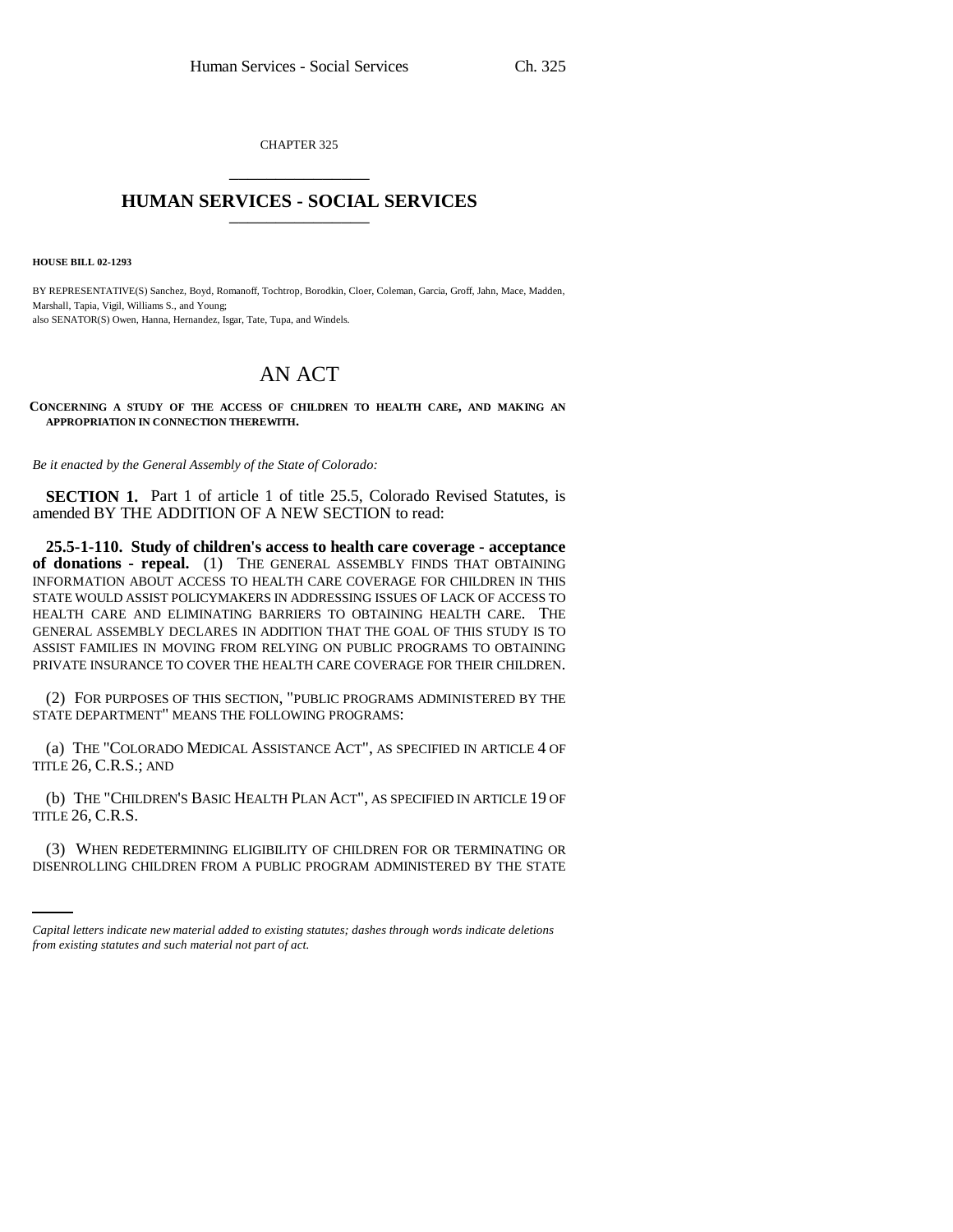## Ch. 325 Human Services - Social Services

DEPARTMENT, THE STATE DEPARTMENT SHALL ASCERTAIN AND DOCUMENT THE REASON WHY THE CHILD IS NO LONGER ELIGIBLE FOR THE PUBLIC PROGRAM OR IS DISENROLLING FROM THE PUBLIC PROGRAM. THE STATE DEPARTMENT SHALL COLLECT DATA AND CONDUCT A STUDY THAT EXAMINES THE MOVEMENT OF CHILDREN BETWEEN THE PUBLIC PROGRAMS ADMINISTERED BY THE STATE DEPARTMENT AND THE MOVEMENT OF CHILDREN WHO HAVE BEEN ENROLLED IN ONE OF THE PUBLIC PROGRAMS ADMINISTERED BY THE STATE DEPARTMENT TO HEALTH CARE COVERAGE THROUGH PRIVATE INSURANCE OR TO THE STATUS OF BEING UNINSURED. SUCH STUDY SHALL EXAMINE AND IDENTIFY:

(a) THE NUMBER OF CHILDREN COVERED IN THE MEDICAID PROGRAM AND THE CHILDREN'S BASIC HEALTH PLAN AND THE NUMBER OF CHILDREN WHO BECOME COVERED UNDER PRIVATE INSURANCE OR WHO ARE UNINSURED;

(b) THE NUMBER OF CHILDREN WHO DO NOT COMPLETE THE PROCESS FOR ENROLLING IN THE MEDICAID PROGRAM OR THE CHILDREN'S BASIC HEALTH PLAN AND THE BARRIERS TO ENROLLING SUCH CHILDREN IN A PUBLIC PROGRAM ADMINISTERED BY THE STATE DEPARTMENT;

(c) THE NUMBER OF CHILDREN WHO MOVE FROM ONE OF THE PUBLIC PROGRAMS ADMINISTERED BY THE STATE DEPARTMENT TO ANOTHER PUBLIC PROGRAM ADMINISTERED BY THE STATE DEPARTMENT AND THE REASONS WHY;

(d) THE NUMBER OF CHILDREN WHO MOVE FROM A PUBLIC PROGRAM ADMINISTERED BY THE STATE DEPARTMENT TO PRIVATE INSURANCE AND THE REASONS WHY;

(e) THE NUMBER OF CHILDREN WHO ARE NO LONGER ENROLLED IN A PUBLIC PROGRAM ADMINISTERED BY THE STATE DEPARTMENT AND WHO ARE UNINSURED AND THE REASONS WHY; AND

(f) FOR THE CATEGORIES DESCRIBED IN PARAGRAPHS (a), (c), (d), AND (e) OF THIS SUBSECTION (3), THE AVERAGE LENGTH OF TIME CHILDREN ARE ENROLLED IN A PARTICULAR PUBLIC PROGRAM ADMINISTERED BY THE STATE DEPARTMENT OR ARE IN AN INSURED OR UNINSURED STATUS, THE AGE OF THE CHILDREN, THE DEMOGRAPHICS OF THE CHILDREN AND THEIR FAMILIES, AND THE INCOME LEVEL OF THE CHILDREN'S FAMILIES.

(4) THE STATE DEPARTMENT SHALL REPORT ON THE RESULTS OF THE STUDY TO THE HEALTH, ENVIRONMENT, WELFARE, AND INSTITUTIONS COMMITTEE OF THE HOUSE OF REPRESENTATIVES, THE HEALTH, ENVIRONMENT, CHILDREN AND FAMILIES COMMITTEE OF THE SENATE, AND THE JOINT BUDGET COMMITTEE ON OR BEFORE JULY 1,2003, AND ON OR BEFORE JULY 1, 2004, ALONG WITH ANY RECOMMENDATIONS FOR LEGISLATION, SPECIFICALLY ADDRESSING HOW TO MOVE MORE CHILDREN FROM PUBLIC PROGRAMS INTO PRIVATE INSURANCE.

(5) THE EXECUTIVE DIRECTOR OF THE STATE DEPARTMENT IS HEREBY AUTHORIZED TO ACCEPT ON BEHALF OF THE STATE AND EXPEND ANY GRANTS OR DONATIONS FROM ANY PRIVATE SOURCE FOR THE PURPOSE OF IMPLEMENTING THE STUDY DESCRIBED IN THIS SECTION; EXCEPT THAT THE STUDY DESCRIBED IN THIS SECTION SHALL NOT BE CONDUCTED UNTIL SUFFICIENT GRANTS OR DONATIONS ARE OBTAINED TO SUPPORT